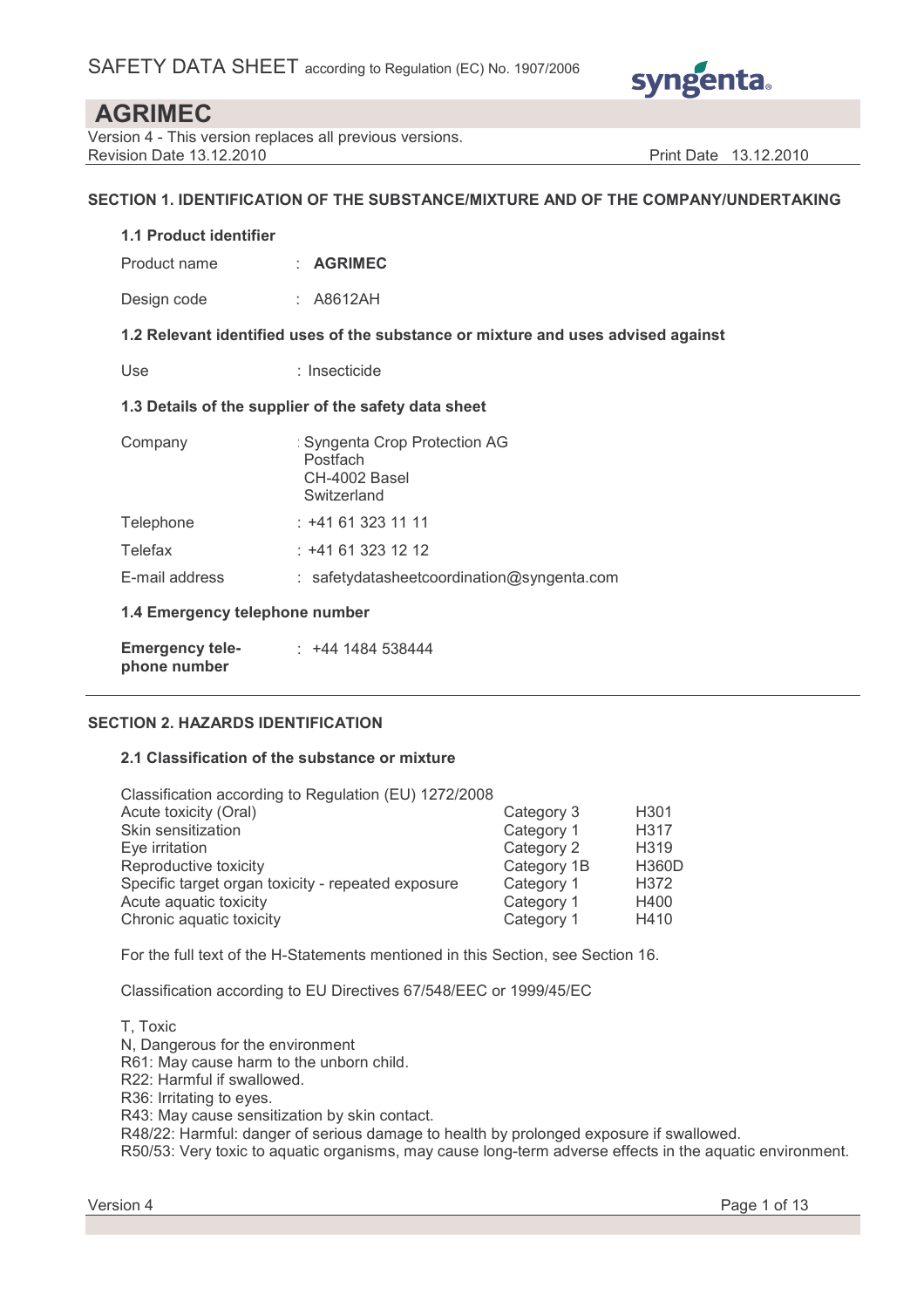

comply with the instructions for use.

## AGRIMEC

Version 4 - This version replaces all previous versions. Revision Date 13.12.2010 **Print Date 13.12.2010** Print Date 13.12.2010

## 2.2 Label elements

Labelling: Regulation (EC) No. 1272/2008



Hazardous components which must be listed on the label:

- abamectin
- 1-methyl-2-pyrrolidone

Labelling: EU Directives 67/548/EEC or 1999/45/EC

Symbol(s)





Toxic

for the environment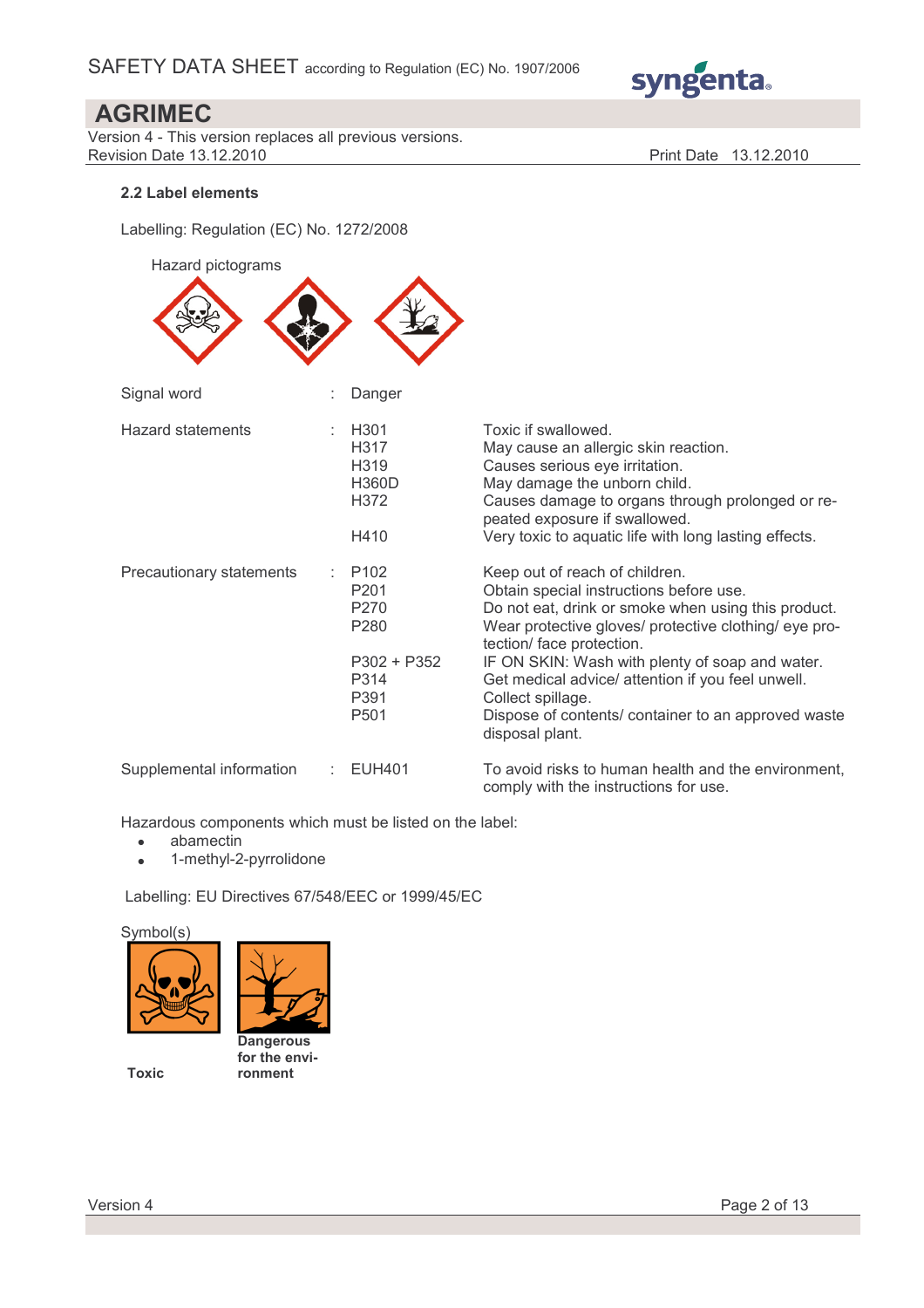

Version 4 - This version replaces all previous versions. Revision Date 13.12.2010 **Print Date 13.12.2010** 

| R-phrase(s)                                | R <sub>61</sub><br>R22<br>R36<br>R43<br>R48/22<br>R50/53                         | May cause harm to the unborn child.<br>Harmful if swallowed.<br>Irritating to eyes.<br>May cause sensitization by skin contact.<br>Harmful: danger of serious damage to health by pro-<br>longed exposure if swallowed.<br>Very toxic to aquatic organisms, may cause long-term<br>adverse effects in the aquatic environment. |
|--------------------------------------------|----------------------------------------------------------------------------------|--------------------------------------------------------------------------------------------------------------------------------------------------------------------------------------------------------------------------------------------------------------------------------------------------------------------------------|
| S-phrase(s)                                | $\therefore$ S53<br>S <sub>2</sub><br>S <sub>13</sub><br>S20/21<br>S35<br>S36/37 | Avoid exposure - obtain special instructions before<br>use.<br>Keep out of the reach of children.<br>Keep away from food, drink and animal feedingstuffs.<br>When using do not eat, drink or smoke.<br>This material and its container must be disposed of in<br>a safe way.<br>Wear suitable protective clothing and gloves.  |
|                                            | S <sub>57</sub>                                                                  | Use appropriate container to avoid environmental<br>contamination.                                                                                                                                                                                                                                                             |
| Special labelling of cer-<br>tain mixtures | for use.                                                                         | To avoid risks to man and the environment, comply with the instructions                                                                                                                                                                                                                                                        |

Hazardous components which must be listed on the label:

- abamectin
- hexan-1-ol
- 1-methyl-2-pyrrolidone

## 2.3 Other hazards

This mixture contains no substance considered to be persistent, bioaccumulating nor toxic (PBT).

This mixture contains no substance considered to be very persistent nor very bioaccumulating (vPvB).

## SECTION 3. COMPOSITION/INFORMATION ON INGREDIENTS

## 3.2 Mixtures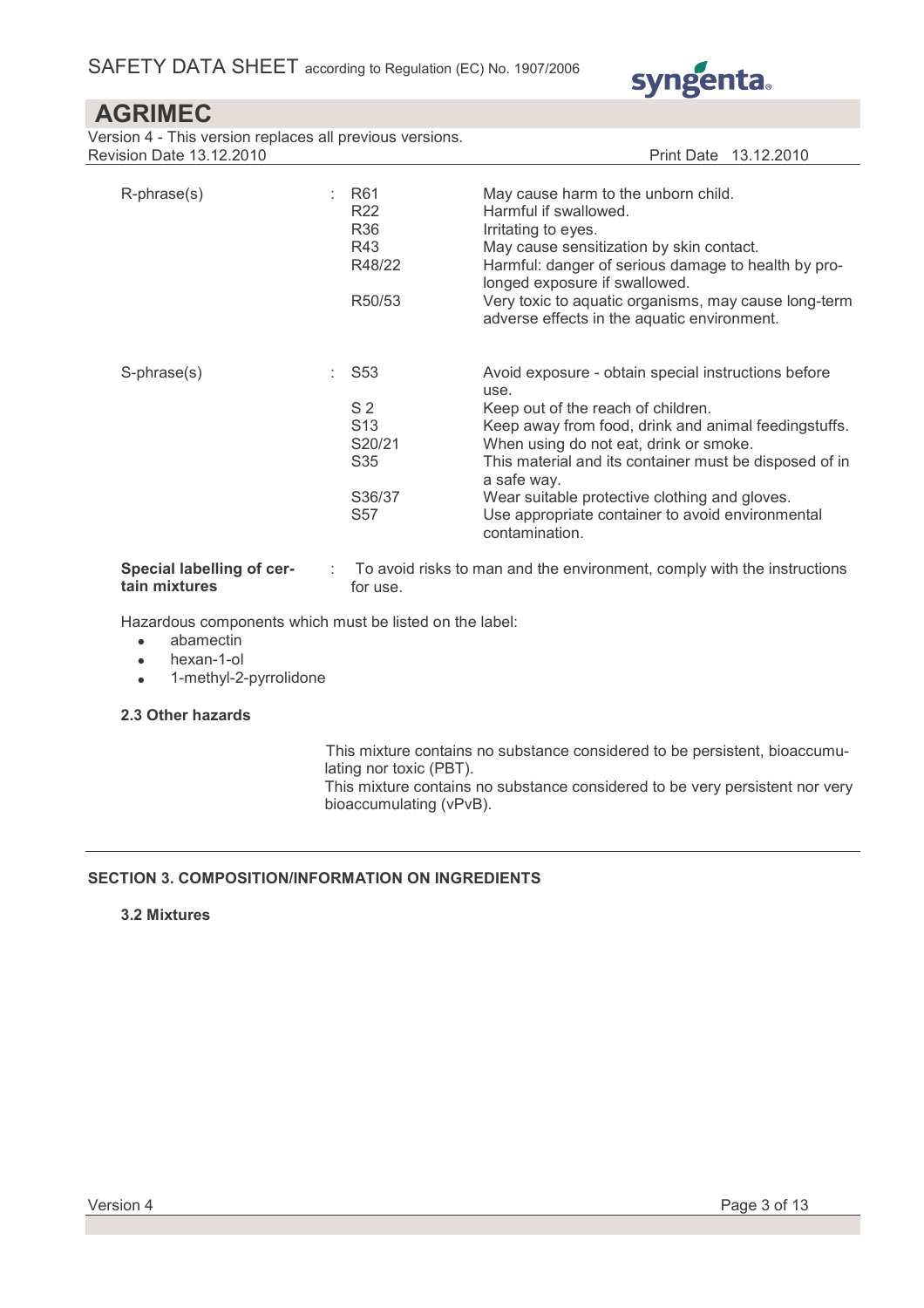

Version 4 - This version replaces all previous versions. Revision Date 13.12.2010 **Print Date 13.12.2010** 

## Hazardous components

| <b>Chemical Name</b>           | CAS-No.<br>EC-No.<br><b>Registration num-</b><br>ber | <b>Classification</b><br>(67/548/EEC) | <b>Classification</b><br>(REGULATION (EC) No<br>1272/2008)                                                 | Concentration      |
|--------------------------------|------------------------------------------------------|---------------------------------------|------------------------------------------------------------------------------------------------------------|--------------------|
| hexan-1-ol                     | $111 - 27 - 3$<br>203-852-3                          | Xn<br>R <sub>22</sub>                 | Acute Tox.4; H302                                                                                          | $25 -$<br>35 % W/W |
| 1-methyl-2-<br>pyrrolidone     | 872-50-4<br>212-828-1                                | Τ<br>R61<br>R36/37/38                 | Repr.1B; H360D<br>Eye Irrit.2; H319<br><b>STOT SE3; H335</b><br><b>Skin Irrit.2; H315</b>                  | 30 % W/W<br>$20 -$ |
| abamectin                      | 71751-41-2.<br>65195-56-4,<br>65195-55-3             | $N, T+$<br>R26/28<br>R48/25<br>R50/53 | Acute Tox.2; H300<br>Acute Tox.1; H330<br>STOT RE1; H372<br>Aquatic Acute1; H400<br>Aquatic Chronic1; H410 | 1.9 % W/W          |
| 2,6-di-tert-butyl-<br>p-cresol | 128-37-0, 31194-<br>$40 - 8$<br>204-881-4            |                                       |                                                                                                            | $= 1 \%$ W/W       |

Substances for which there are Community workplace exposure limits. For the full text of the R-phrases mentioned in this Section, see Section 16. For the full text of the H-Statements mentioned in this Section, see Section 16.

## SECTION 4. FIRST AID MEASURES

#### 4.1 Description of first aid measures

| General advice | : Have the product container, label or Material Safety Data Sheet with you<br>when calling the Syngenta emergency number, a poison control center<br>or physician, or going for treatment.                         |
|----------------|--------------------------------------------------------------------------------------------------------------------------------------------------------------------------------------------------------------------|
| Inhalation     | $\therefore$ Move the victim to fresh air.<br>If breathing is irregular or stopped, administer artificial respiration.<br>Keep patient warm and at rest.<br>Call a physician or poison control centre immediately. |
| Skin contact   | : Take off all contaminated clothing immediately.<br>Wash off immediately with plenty of water.<br>If skin irritation persists, call a physician.<br>Wash contaminated clothing before re-use.                     |
| Eye contact    | : Rinse immediately with plenty of water, also under the eyelids, for at<br>least 15 minutes.<br>Remove contact lenses.<br>Immediate medical attention is required.                                                |
| Ingestion      | : If swallowed, seek medical advice immediately and show this container<br>or label.<br>Do NOT induce vomiting.                                                                                                    |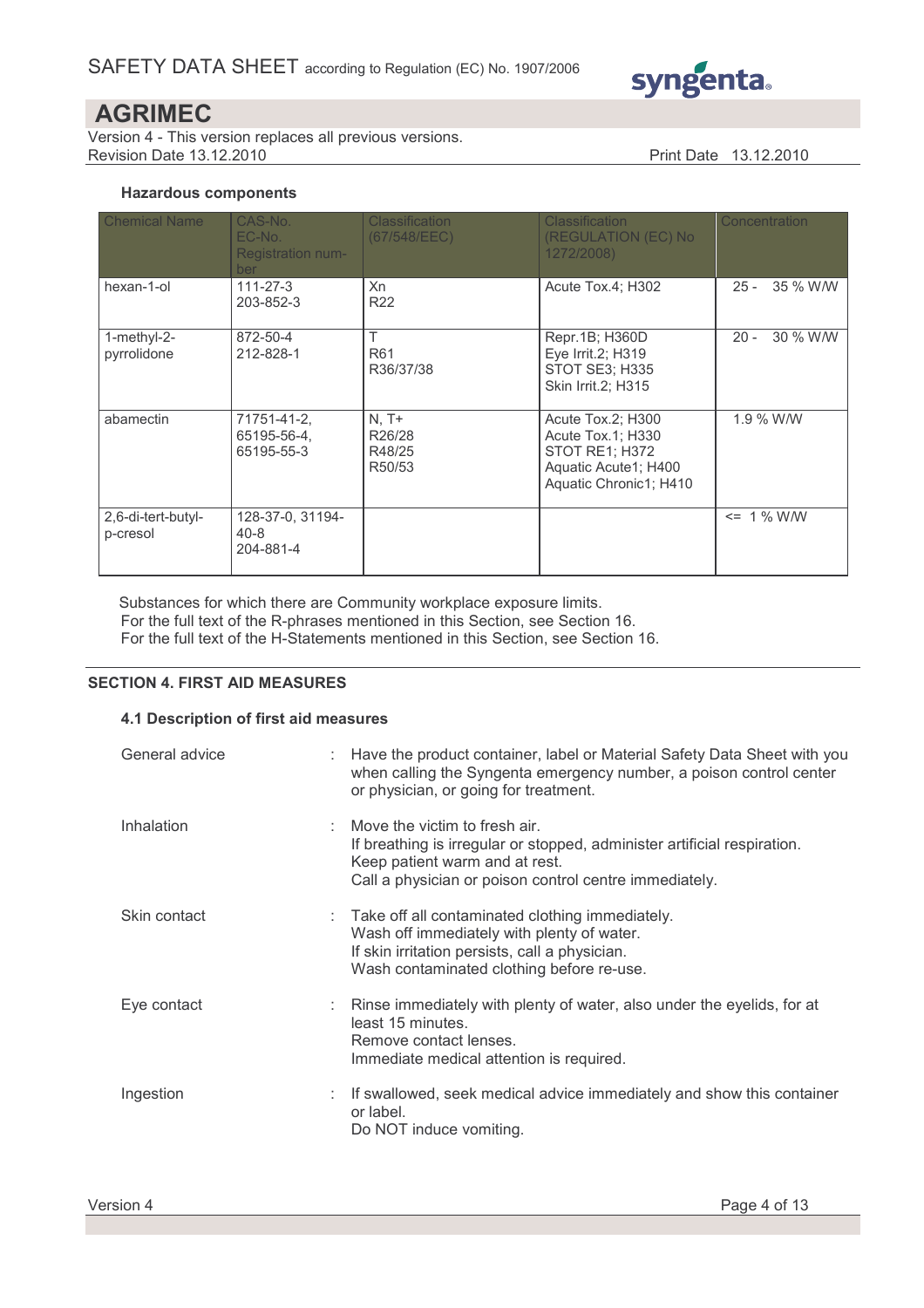

Version 4 - This version replaces all previous versions. Revision Date 13.12.2010 **Print Date 13.12.2010** Print Date 13.12.2010

#### 4.2 Most important symptoms and effects, both acute and delayed

| Symptoms       | Lack of coordination<br>Tremors<br>Dilatation of the pupil                                                                                                                                                                                                                                                                                                                                                                                                                                                                                                                                                                                                                                                  |
|----------------|-------------------------------------------------------------------------------------------------------------------------------------------------------------------------------------------------------------------------------------------------------------------------------------------------------------------------------------------------------------------------------------------------------------------------------------------------------------------------------------------------------------------------------------------------------------------------------------------------------------------------------------------------------------------------------------------------------------|
|                | 4.3 Indication of any immediate medical attention and special treatment needed                                                                                                                                                                                                                                                                                                                                                                                                                                                                                                                                                                                                                              |
| Medical advice | : This material is believed to enhance GABA activity in animals. It is prob-<br>ably wise to avoid drugs that enhance GABA activity (barbiturates, ben-<br>zodiaziphines, valproic acid) in patients with potentially toxic mectin ex-<br>posure.<br>Toxicity can be minimized by early administration of chemical absorbents<br>(e.g. activated charcoal).<br>If toxicity from exposure has progressed to cause severe vomiting, the<br>extent of resultant fluid and electrolyte imbalance should be gauged.<br>Appropriate supportive parental fluid replacement therapy should be<br>given, along with other required supportive measures as indicated by<br>clinical signs, symptoms and measurements. |

### SECTION 5. FIRE-FIGHTING MEASURES

#### 5.1 Extinguishing media

 Extinguishing media - small fires Use water spray, alcohol-resistant foam, dry chemical or carbon dioxide. Extinguishing media - large fires Alcohol-resistant foam or Water spray

Do not use a solid water stream as it may scatter and spread fire.

#### 5.2 Special hazards arising from the substance or mixture

 As the product contains combustible organic components, fire will produce dense black smoke containing hazardous products of combustion (see section 10). Exposure to decomposition products may be a hazard to health.

#### 5.3 Advice for firefighters

Wear full protective clothing and self-contained breathing apparatus.

 Do not allow run-off from fire fighting to enter drains or water courses. Cool closed containers exposed to fire with water spray.

### SECTION 6. ACCIDENTAL RELEASE MEASURES

#### 6.1 Personal precautions, protective equipment and emergency procedures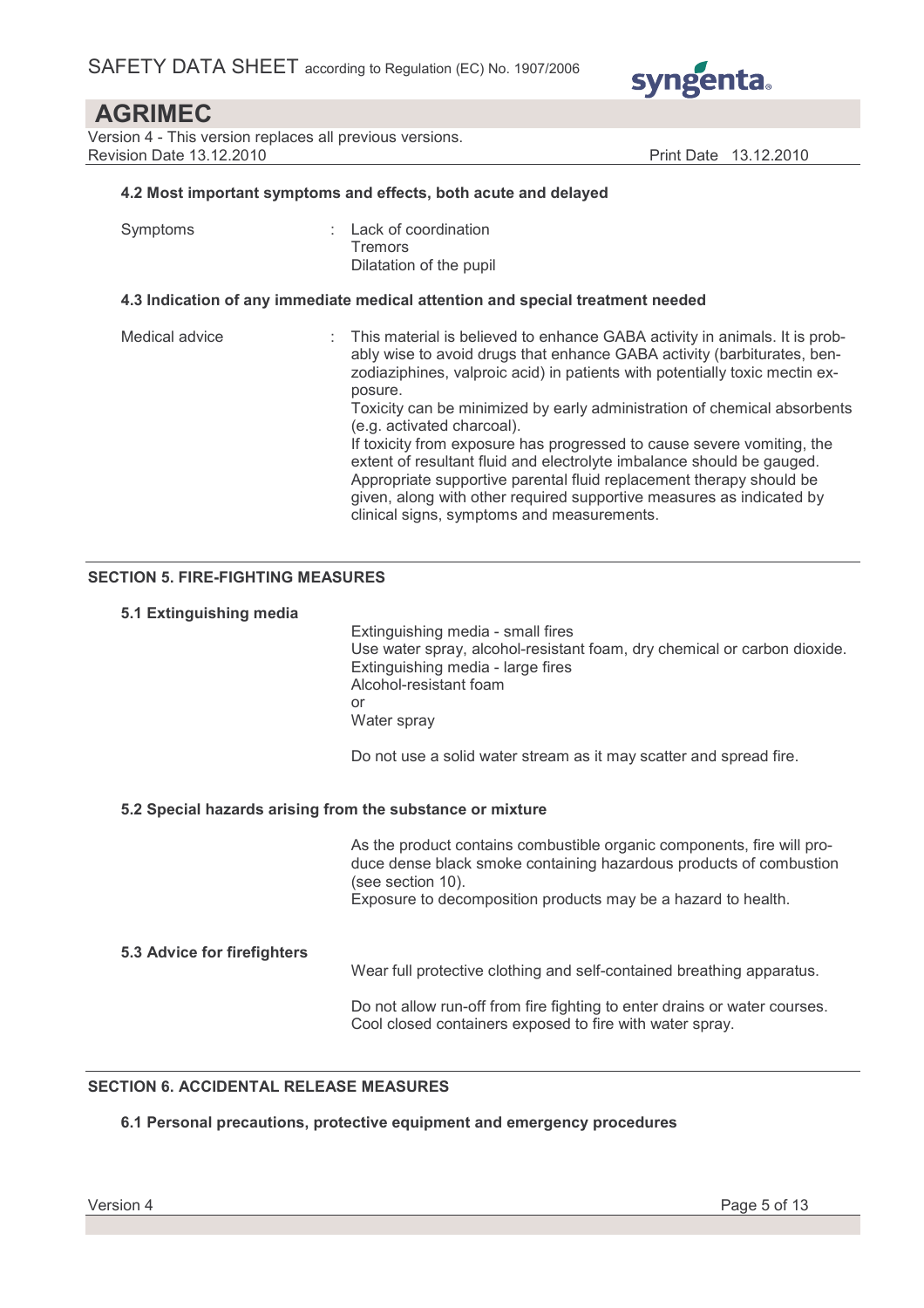

Version 4 - This version replaces all previous versions. Revision Date 13.12.2010 **Print Date 13.12.2010** Print Date 13.12.2010

 Refer to protective measures listed in sections 7 and 8. Keep people away from and upwind of spill/leak. Beware of vapours accumulating to form explosive concentrations. Vapours can accumulate in low areas. Remove all sources of ignition. Pay attention to flashback.

### 6.2 Environmental precautions

 Prevent further leakage or spillage if safe to do so. Do not flush into surface water or sanitary sewer system.

### 6.3 Methods and materials for containment and cleaning up

 Contain spillage, and then collect with non-combustible absorbent material, (e.g. sand, earth, diatomaceous earth, vermiculite) and place in container for disposal according to local / national regulations (see section 13).

 If the product contaminates rivers and lakes or drains inform respective authorities.

## 6.4 Reference to other sections

 Refer to protective measures listed in sections 7 and 8. Refer to disposal considerations listed in section 13.

## SECTION 7. HANDLING AND STORAGE

#### 7.1 Precautions for safe handling

 Avoid contact with skin and eyes. When using do not eat, drink or smoke. Use only in an area containing flame proof equipment. Take precautionary measures against static discharges. For personal protection see section 8.

### 7.2 Conditions for safe storage, including any incompatibilities

 Keep containers tightly closed in a dry, cool and well-ventilated place. Keep out of the reach of children. Keep away from combustible material. Keep in an area equipped with sprinklers. Keep away from food, drink and animal feedingstuffs. No smoking.

#### 7.3 Specific end uses

 Registered Crop Protection products:For proper and safe use of this product, please refer to the approval conditions laid down on the product label.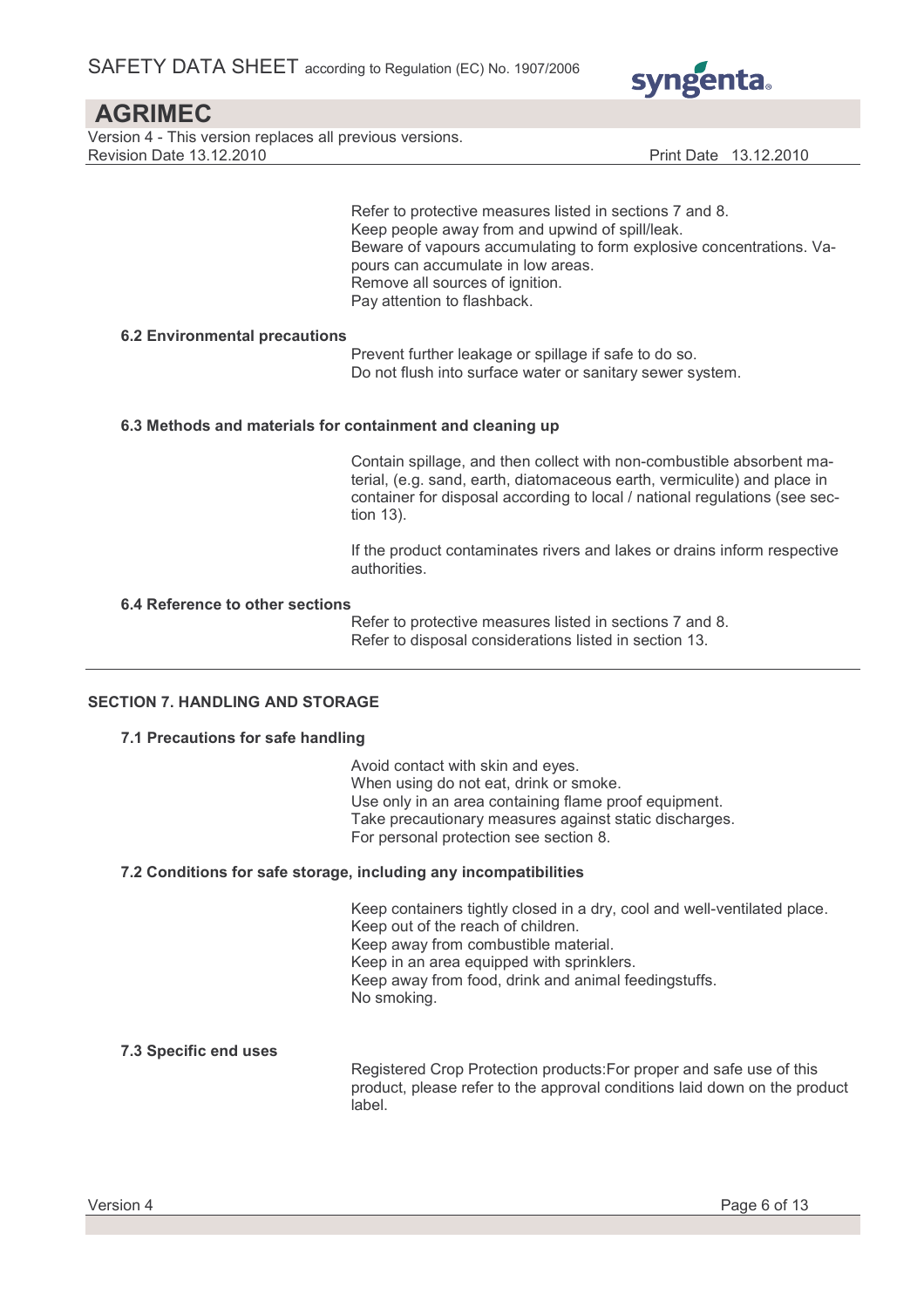

Version 4 - This version replaces all previous versions. Revision Date 13.12.2010 **Print Date 13.12.2010** 

## SECTION 8. EXPOSURE CONTROLS/PERSONAL PROTECTION

#### 8.1 Control parameters

| Components                     | Exposure limit(s)                                                                                                                    | Type of expo-<br>sure limit                                                                              | Source                                                                                       |
|--------------------------------|--------------------------------------------------------------------------------------------------------------------------------------|----------------------------------------------------------------------------------------------------------|----------------------------------------------------------------------------------------------|
| abamectin                      | $0.02$ mg/m $3$                                                                                                                      | 8 h TWA                                                                                                  | <b>SYNGENTA</b>                                                                              |
| 1-methyl-2-<br>pyrrolidone     | 20 ppm<br>20 ppm<br>$100$ ppm<br>25 ppm, 103 mg/m3 (Skin)<br>75 ppm, 309 mg/m3 (Skin)<br>10 ppm, 40 mg/m3 (Skin)<br>20 ppm, 80 mg/m3 | 8 h TWA<br>8 h TWA<br>Short term ex-<br>posure limit<br>8 h TWA<br>15 min STEL<br>8 h TWA<br>15 min STEL | <b>DFG</b><br><b>SUVA</b><br><b>SUVA</b><br>UK HSE<br>UK HSE<br><b>IOELV</b><br><b>IOELV</b> |
| 2,6-di-tert-butyl-p-<br>cresol | 10 mg/m3<br>$10$ mg/m $3$<br>10 mg/m3<br>10 mg/m3                                                                                    | 8 h TWA<br>8 h TWA<br>8 h TWA<br>8 h TWA                                                                 | <b>DFG</b><br><b>SUVA</b><br><b>ACGIH</b><br>UK HSE                                          |

The following recommendations for exposure controls/personal protection are intended for the manufacture, formulation and packaging of the product.

### 8.2 Exposure controls

| Engineering measures   | : Containment and/or segregation is the most reliable technical protection<br>measure if exposure cannot be eliminated.<br>The extent of these protection measures depends on the actual risks in<br>use.<br>If airborne mists or vapors are generated, use local exhaust ventilation<br>controls.<br>Assess exposure and use any additional measures to keep airborne<br>levels below any relevant exposure limit.<br>Where necessary, seek additional occupational hygiene advice. |
|------------------------|--------------------------------------------------------------------------------------------------------------------------------------------------------------------------------------------------------------------------------------------------------------------------------------------------------------------------------------------------------------------------------------------------------------------------------------------------------------------------------------|
| Protective measures    | : The use of technical measures should always have priority over the use<br>of personal protective equipment.<br>When selecting personal protective equipment, seek appropriate profes-<br>sional advice.<br>Personal protective equipment should be certified to appropriate stan-<br>dards.                                                                                                                                                                                        |
| Respiratory protection | A combination gas, vapor and particulate respirator may be necessary<br>until effective technical measures are installed.<br>Protection provided by air-purifying respirators is limited.<br>Use a self-contained breathing apparatus in cases of emergency spills,<br>when exposure levels are unknown, or under any circumstances where<br>air-purifying respirators may not provide adequate protection.                                                                          |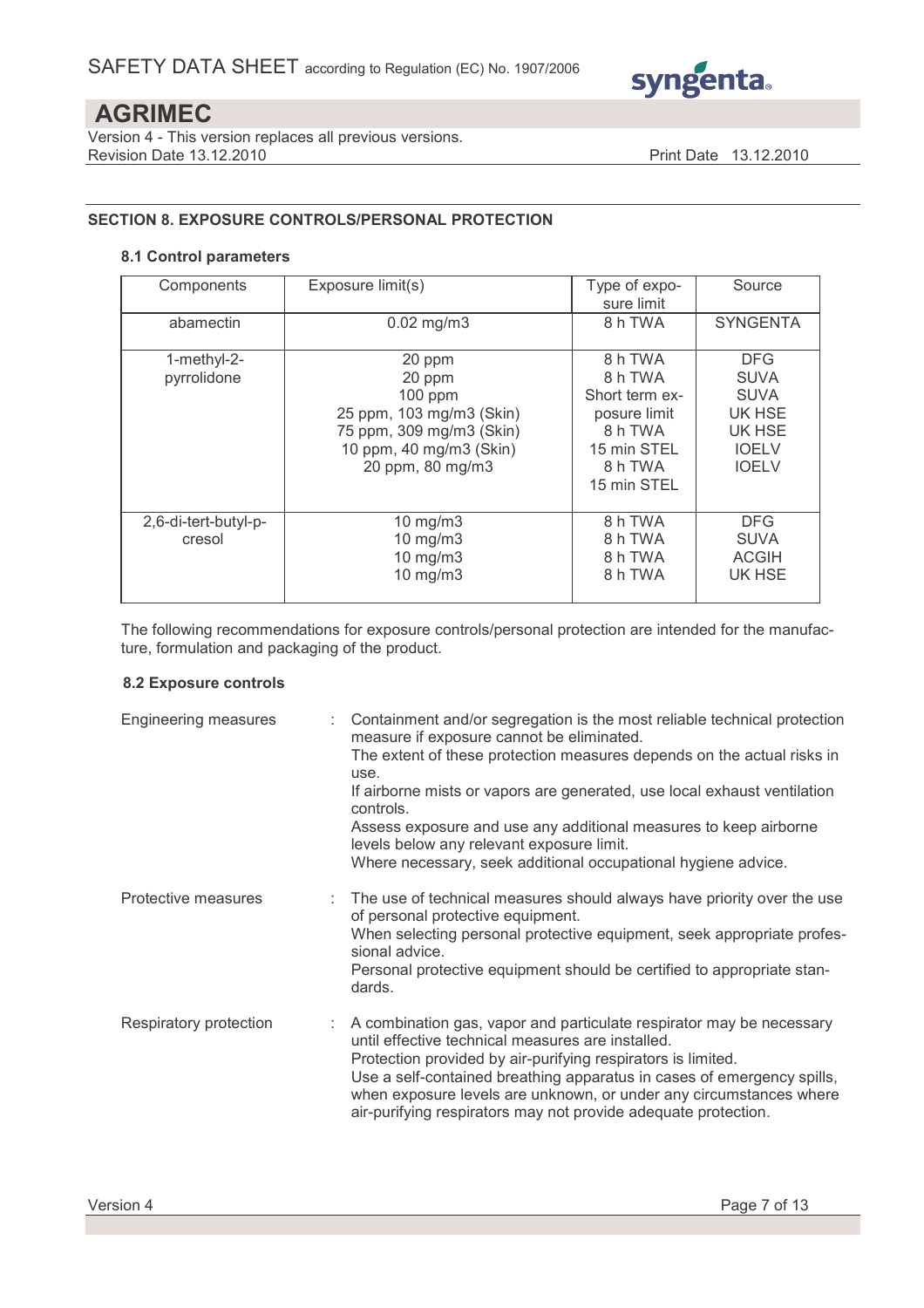

| <b>AGRIMEC</b>                                           |                       |
|----------------------------------------------------------|-----------------------|
| Version 4 - This version replaces all previous versions. |                       |
| Revision Date 13.12.2010                                 | Print Date 13.12.2010 |

| Hand protection          | Chemical resistant gloves should be used.<br>Gloves should be certified to an appropriate standard.<br>Gloves should have a minimum breakthrough time that is appropriate to<br>the duration of exposure.<br>The breakthrough time of gloves varies according to the thickness, ma-<br>terial and manufacturer.<br>Gloves should be discarded and replaced if there is any indication of<br>degradation or chemical breakthrough.<br>Suitable material<br>Nitrile rubber |
|--------------------------|--------------------------------------------------------------------------------------------------------------------------------------------------------------------------------------------------------------------------------------------------------------------------------------------------------------------------------------------------------------------------------------------------------------------------------------------------------------------------|
| Eye protection           | If eye contact is possible, use tight-fitting chemical safety goggles.                                                                                                                                                                                                                                                                                                                                                                                                   |
| Skin and body protection | Assess the exposure and select chemical resistant clothing based on the<br>potential for contact and the permeation / penetration characteristics of<br>the clothing material.<br>Wash with soap and water after removing protective clothing.<br>Decontaminate clothing before re-use, or use disposable equipment<br>(suits, aprons, sleeves, boots, etc.)<br>Wear as appropriate:<br>impervious protective suit                                                       |

## SECTION 9. PHYSICAL AND CHEMICAL PROPERTIES

## 9.1 Information on basic physical and chemical properties

| Partition coefficient: n-<br>no data available<br>octanol/water<br>Autoignition temperature<br>no data available<br>Thermal decomposition<br>: no data available<br>Viscosity, dynamic<br>: 19.0 mPa.s at 20 $^{\circ}$ C<br>: 11.4 mPa.s at 40 $^{\circ}$ C<br>Viscosity, dynamic<br>Viscosity, kinematic<br>$:$ no data available<br><b>Explosive properties</b><br>Not explosive<br>÷.<br>Oxidizing properties<br>not oxidizing<br>t. | Physical state<br>Form<br>Colour<br>Odour<br>Odour Threshold<br>рH<br>Melting point/range<br>Boiling point/boiling range<br>Flash point<br>Evaporation rate<br>Flammability (solid, gas)<br>Lower explosion limit<br>Upper explosion limit<br>Vapour pressure<br>Relative vapour density<br>Density<br>Solubility in other solvents |  | liquid<br>liquid<br>yellow to red brown<br>no data available<br>$:$ no data available<br>: 2.6 - 3.6 at 1 % w/v (20 - 25 °C)<br>: no data available<br>: no data available<br>: 72.5 °C at 1,013.25 hPa DIN EN 22719<br>: no data available<br>: no data available<br>: no data available<br>no data available<br>$:$ no data available<br>: no data available<br>$: 0.96$ g/cm3<br>: no data available |
|------------------------------------------------------------------------------------------------------------------------------------------------------------------------------------------------------------------------------------------------------------------------------------------------------------------------------------------------------------------------------------------------------------------------------------------|-------------------------------------------------------------------------------------------------------------------------------------------------------------------------------------------------------------------------------------------------------------------------------------------------------------------------------------|--|---------------------------------------------------------------------------------------------------------------------------------------------------------------------------------------------------------------------------------------------------------------------------------------------------------------------------------------------------------------------------------------------------------|
|------------------------------------------------------------------------------------------------------------------------------------------------------------------------------------------------------------------------------------------------------------------------------------------------------------------------------------------------------------------------------------------------------------------------------------------|-------------------------------------------------------------------------------------------------------------------------------------------------------------------------------------------------------------------------------------------------------------------------------------------------------------------------------------|--|---------------------------------------------------------------------------------------------------------------------------------------------------------------------------------------------------------------------------------------------------------------------------------------------------------------------------------------------------------------------------------------------------------|

## 9.2 Other information

: no data available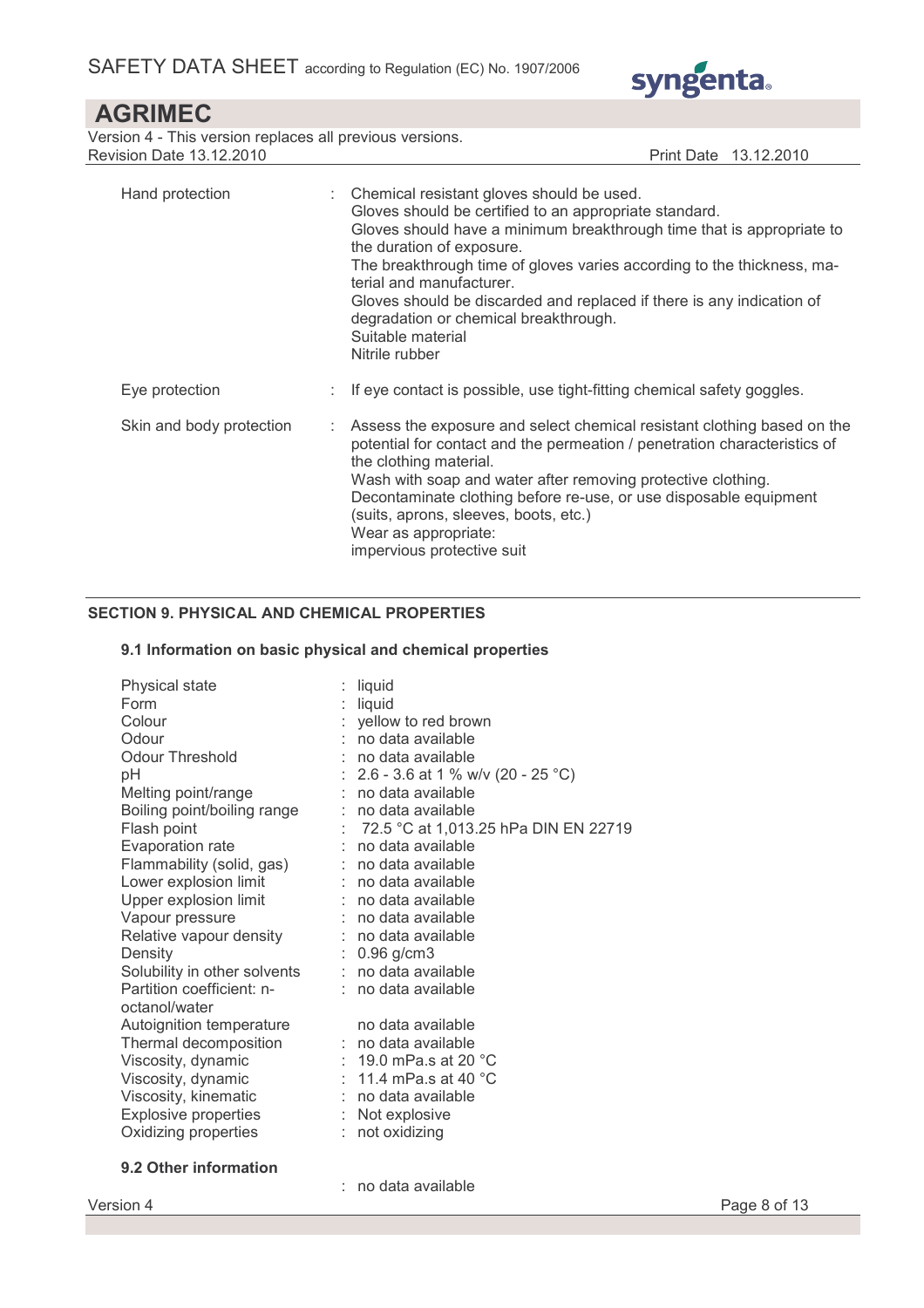

Version 4 - This version replaces all previous versions. Revision Date 13.12.2010 **Print Date 13.12.2010** 

| <b>SECTION 10. STABILITY AND REACTIVITY</b> |                                                                           |  |
|---------------------------------------------|---------------------------------------------------------------------------|--|
| <b>10.1 Reactivity</b>                      | No information available.                                                 |  |
| <b>10.2 Chemical stability</b>              | No information available.                                                 |  |
| 10.3 Possibility of hazardous reactions     |                                                                           |  |
|                                             | None known.<br>Hazardous polymerisation does not occur.                   |  |
| <b>10.4 Conditions to avoid</b>             | No information available.                                                 |  |
| 10.5 Incompatible materials                 | No information available.                                                 |  |
| 10.6 Hazardous decomposition products       |                                                                           |  |
|                                             | Combustion or thermal decomposition will evolve toxic and irritant vapors |  |

## SECTION 11. TOXICOLOGICAL INFORMATION

## 11.1 Information on toxicological effects

| Acute oral toxicity                         |    | : LD50 male and female rat, 300 mg/kg<br>The toxicological data has been taken from products of similar composi-<br>tion.          |
|---------------------------------------------|----|------------------------------------------------------------------------------------------------------------------------------------|
| Acute inhalation toxicity                   | ÷  | LC50 male and female rat, 7.8 mg/l, 4 h<br>The toxicological data has been taken from products of similar composi-<br>tion.        |
| Acute dermal toxicity                       | ÷. | LD50 male and female rabbit, $>$ 2,000 mg/kg<br>The toxicological data has been taken from products of similar composi-<br>tion.   |
| Skin corrosion/irritation                   |    | : rabbit: Non-irritating<br>The toxicological data has been taken from products of similar composi-<br>tion.                       |
| Serious eye damage/eye<br><i>irritation</i> | ÷  | rabbit: irritating<br>The toxicological data has been taken from products of similar composi-<br>tion.                             |
| Respiratory or skin sensiti-<br>zation      |    | guinea pig: A skin sensitizer in animal tests.<br>The toxicological data has been taken from products of similar composi-<br>tion. |
| Germ cell mutagenicity<br>Version 4         |    | abamectin : Did not show mutagenic effects in animal experiments.<br>Page 9 of 13                                                  |
|                                             |    |                                                                                                                                    |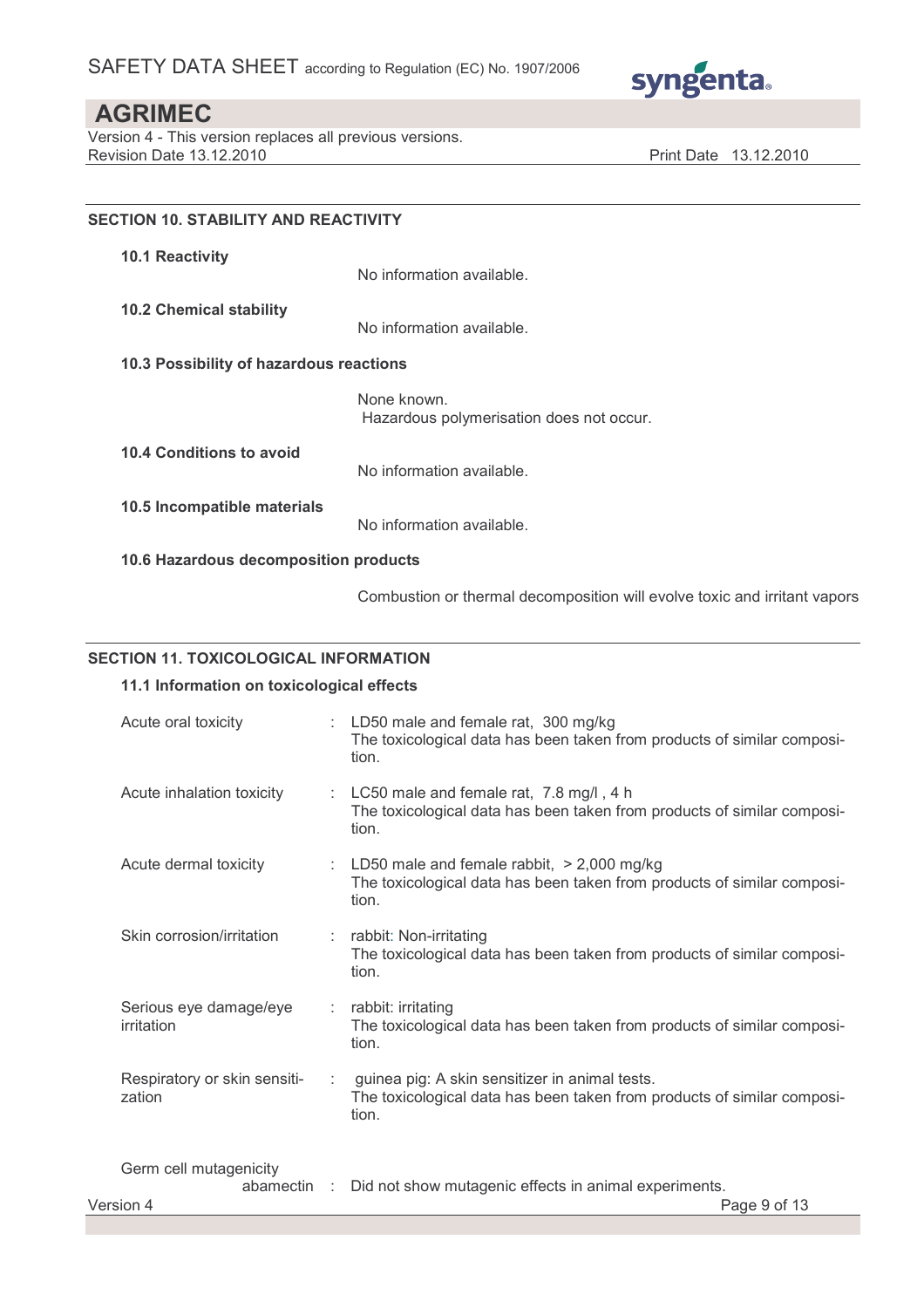

Version 4 - This version replaces all previous versions. Revision Date 13.12.2010 **Print Date 13.12.2010** 

| Carcinogenicity          | abamectin              |   | : Did not show carcinogenic effects in animal experiments.                       |
|--------------------------|------------------------|---|----------------------------------------------------------------------------------|
| Reproductive toxicity    | 1-methyl-2-pyrrolidone | ÷ | Experiments have shown reproductive toxicity effects on laboratory ani-<br>mals. |
|                          | abamectin              |   | : Did not show reproductive toxicity effects in animal experiments.              |
| STOT - repeated exposure | abamectin              | ÷ | Central nervous system effects in chronic/subchronic animal tests.               |

## SECTION 12. ECOLOGICAL INFORMATION

| <b>12.1 Toxicity</b>                   |   |                                                                                                                              |
|----------------------------------------|---|------------------------------------------------------------------------------------------------------------------------------|
| Toxicity to fish                       |   | LC50 Oncorhynchus mykiss (rainbow trout), 0.13 mg/l, 96 h<br>Based on test results obtained with similar product.            |
| Toxicity to aquatic inverte-<br>brates | ÷ | EC50 Daphnia magna (Water flea), 0.029 mg/l, 48 h<br>Based on test results obtained with similar product.                    |
| Toxicity to aquatic plants             |   | EbC50 Pseudokirchneriella subcapitata (green algae), > 82 mg/l, 72 h                                                         |
|                                        |   | ErC50 Pseudokirchneriella subcapitata (green algae), > 82 mg/l, 72 h<br>Based on test results obtained with similar product. |

## 12.2 Persistence and degradability

**Biodegradability** 

abamectin : Not readily biodegradable.

## 12.3 Bioaccumulative potential

abamectin : Does not bioaccumulate.

#### 12.4 Mobility in soil

abamectin : Abamectin has slight mobility in soil.

#### 12.5 Results of PBT and vPvB assessment

: This mixture contains no substance considered to be persistent, bioaccumulating nor toxic (PBT). This mixture contains no substance considered to be very persistent nor very bioaccumulating (vPvB).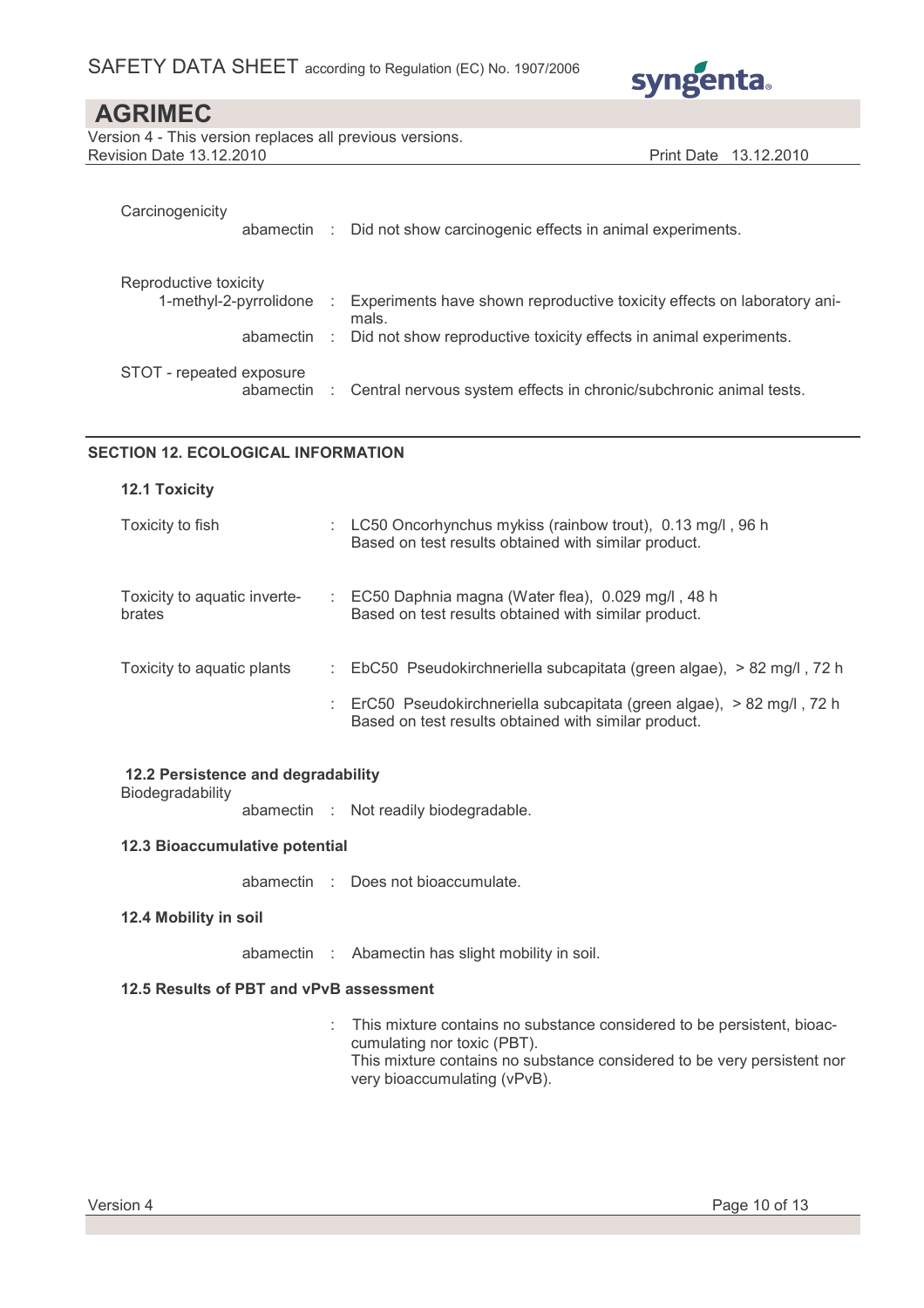

Version 4 - This version replaces all previous versions. Revision Date 13.12.2010 **Print Date 13.12.2010** 

## SECTION 13. DISPOSAL CONSIDERATIONS

### 13.1 Waste treatment methods

| Product                | Do not contaminate ponds, waterways or ditches with chemical or used<br>container.<br>Do not dispose of waste into sewer.<br>Where possible recycling is preferred to disposal or incineration.<br>If recycling is not practicable, dispose of in compliance with local regula-<br>tions. |
|------------------------|-------------------------------------------------------------------------------------------------------------------------------------------------------------------------------------------------------------------------------------------------------------------------------------------|
| Contaminated packaging | Empty remaining contents.<br>Triple rinse containers.<br>Empty containers should be taken to an approved waste handling site for<br>recycling or disposal.<br>Do not re-use empty containers.                                                                                             |

## SECTION 14. TRANSPORT INFORMATION

#### Land transport (ADR/RID)

| 14.1 UN number:                  | <b>UN 2902</b>                               |
|----------------------------------|----------------------------------------------|
| 14.2 UN proper shipping name:    | PESTICIDE, LIQUID, TOXIC, N.O.S. (ABAMECTIN) |
| 14.3 Transport hazard class(es): | 6.1                                          |
| 14.4 Packing group:              | Ш                                            |
| Labels:                          | 6.1                                          |
| 14.5 Environmental hazards:      | Environmentally hazardous                    |
| Sea transport(IMDG)              |                                              |
| 14.1 UN number:                  | <b>UN 2902</b>                               |
| 14.2 UN proper shipping name:    | PESTICIDE, LIQUID, TOXIC, N.O.S. (ABAMECTIN) |
| 14.3 Transport hazard class(es): | 6.1                                          |
| 14.4 Packing group:              | Ш                                            |
| Labels:                          | 6.1                                          |
| 14.5 Environmental hazards:      | Marine pollutant                             |
| Air transport (IATA-DGR)         |                                              |
| 14.1 UN number:                  | <b>UN 2902</b>                               |
| 14.2 UN proper shipping name:    | PESTICIDE, LIQUID, TOXIC, N.O.S. (ABAMECTIN) |
| 14.3 Transport hazard class(es): | 6.1                                          |
| 14.4 Packing group:              | Ш                                            |
| Labels:                          | 6.1                                          |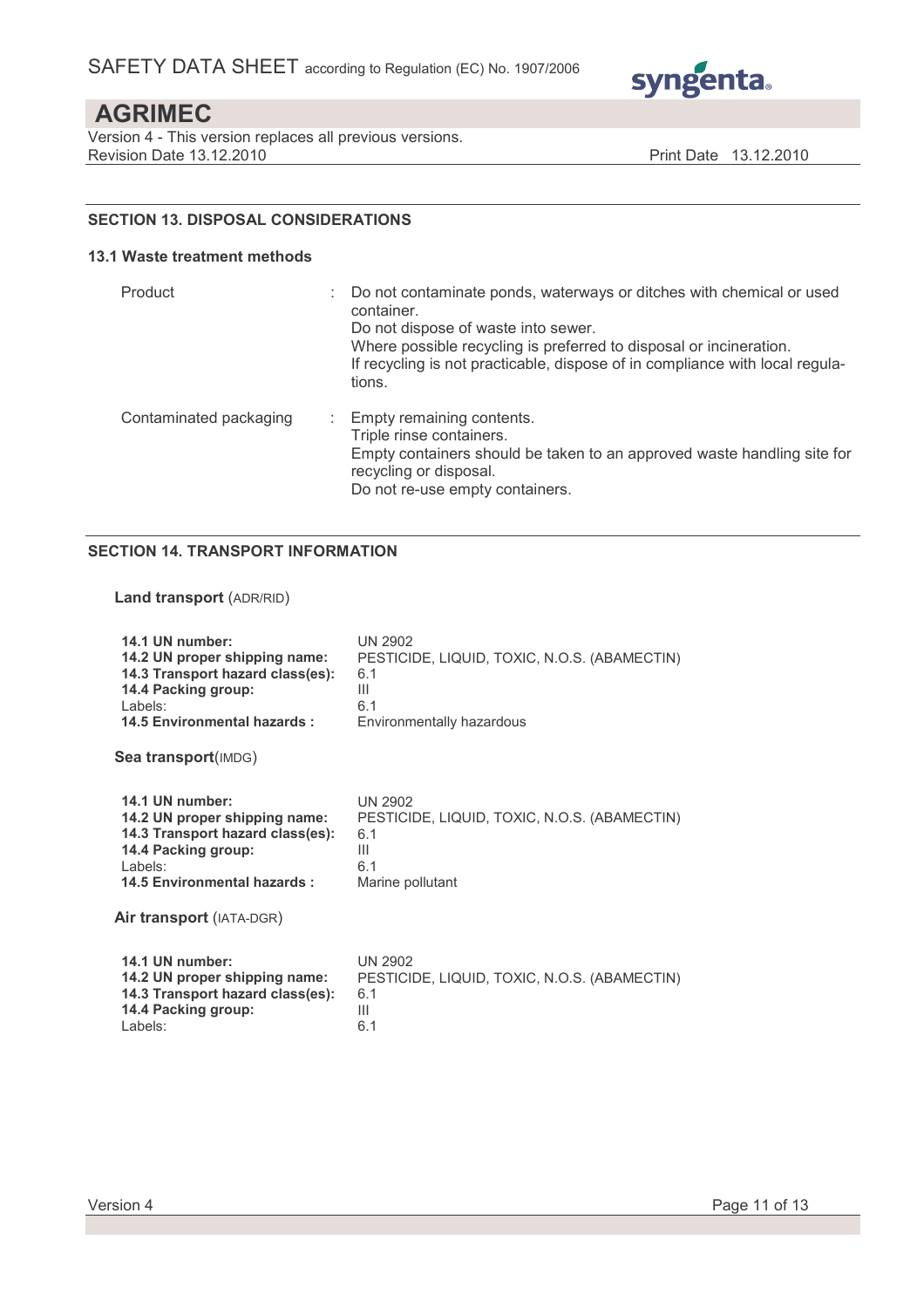

Version 4 - This version replaces all previous versions. Revision Date 13.12.2010 **Print Date 13.12.2010** 

## 14.6 Special precautions for user

none

## 14.7 Transport in bulk according to Annex II of MARPOL 73/78 and the IBC Code

not applicable

## SECTION 15. REGULATORY INFORMATION

## 15.1 Safety, health and environmental regulations/legislation specific for the substance or mixture

GHS-Labelling

| Hazard pictograms        |  |                                                      |                                                                                                                                                                                                                                                                                         |
|--------------------------|--|------------------------------------------------------|-----------------------------------------------------------------------------------------------------------------------------------------------------------------------------------------------------------------------------------------------------------------------------------------|
|                          |  |                                                      |                                                                                                                                                                                                                                                                                         |
| Signal word              |  | Danger                                               |                                                                                                                                                                                                                                                                                         |
| <b>Hazard statements</b> |  | H227<br>H301<br>H317<br>H319<br><b>H360D</b><br>H372 | Combustible liquid<br>Toxic if swallowed.<br>May cause an allergic skin reaction.<br>Causes serious eye irritation.<br>May damage the unborn child.<br>Causes damage to organs through prolonged or<br>repeated exposure if swallowed.                                                  |
|                          |  | H410                                                 | Very toxic to aquatic life with long lasting effects.                                                                                                                                                                                                                                   |
| Precautionary statements |  | P <sub>102</sub><br>P201<br>P270                     | Keep out of reach of children.<br>Obtain special instructions before use.<br>Do not eat, drink or smoke when using this prod-<br>uct.                                                                                                                                                   |
|                          |  | P280<br>$P302 + P352$<br>P314<br>P391<br>P501        | Wear protective gloves/ protective clothing/ eye<br>protection/ face protection.<br>IF ON SKIN: Wash with plenty of soap and water.<br>Get medical advice/ attention if you feel unwell.<br>Collect spillage.<br>Dispose of contents/ container to an approved<br>waste disposal plant. |
| Supplemental information |  | <b>EUH401</b>                                        | To avoid risks to human health and the environ-<br>ment, comply with the instructions for use.                                                                                                                                                                                          |
| <b>Remarks</b>           |  | been chosen.<br>hazard classes and categories.       | Classified using all GHS hazard classes and categories.<br>Where the GHS contains options, the most conservative option has<br>Regional or national implementations of GHS may not implement all                                                                                        |